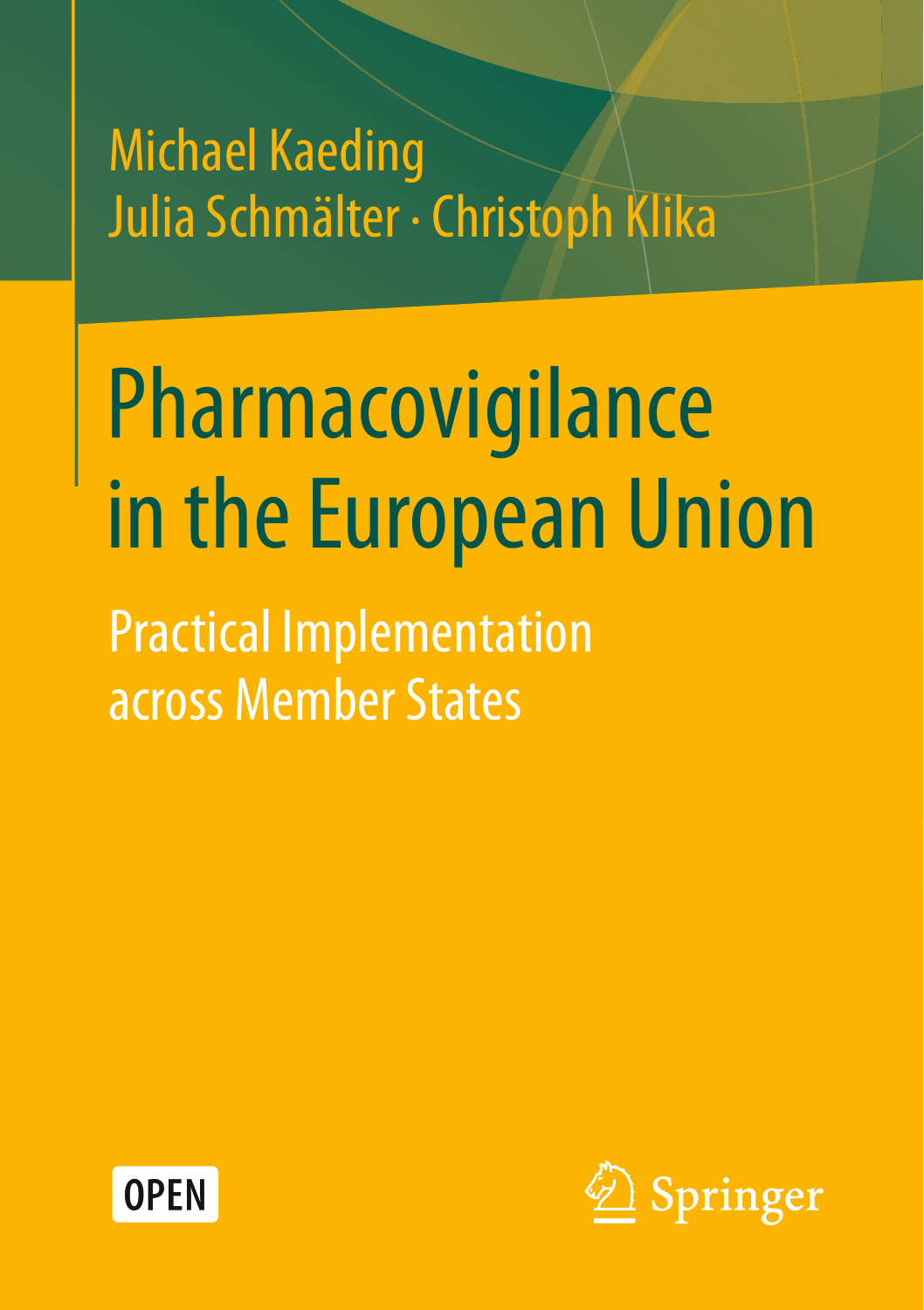# Pharmacovigilance in the European Union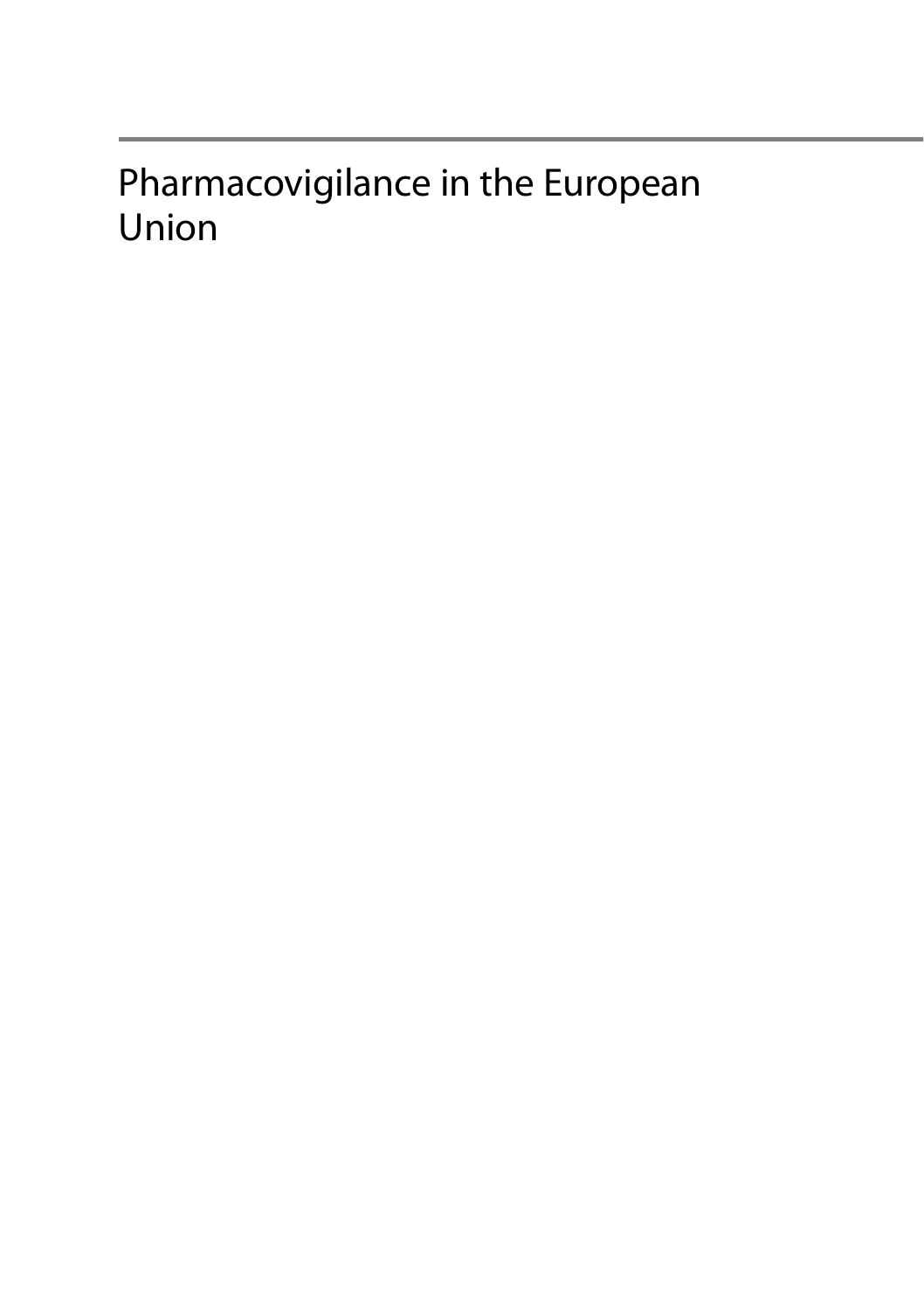Michael Kaeding · Julia Schmälter Christoph Klika

# Pharmacovigilance in the European Union

Practical Implementation across Member States

**OPFN** 

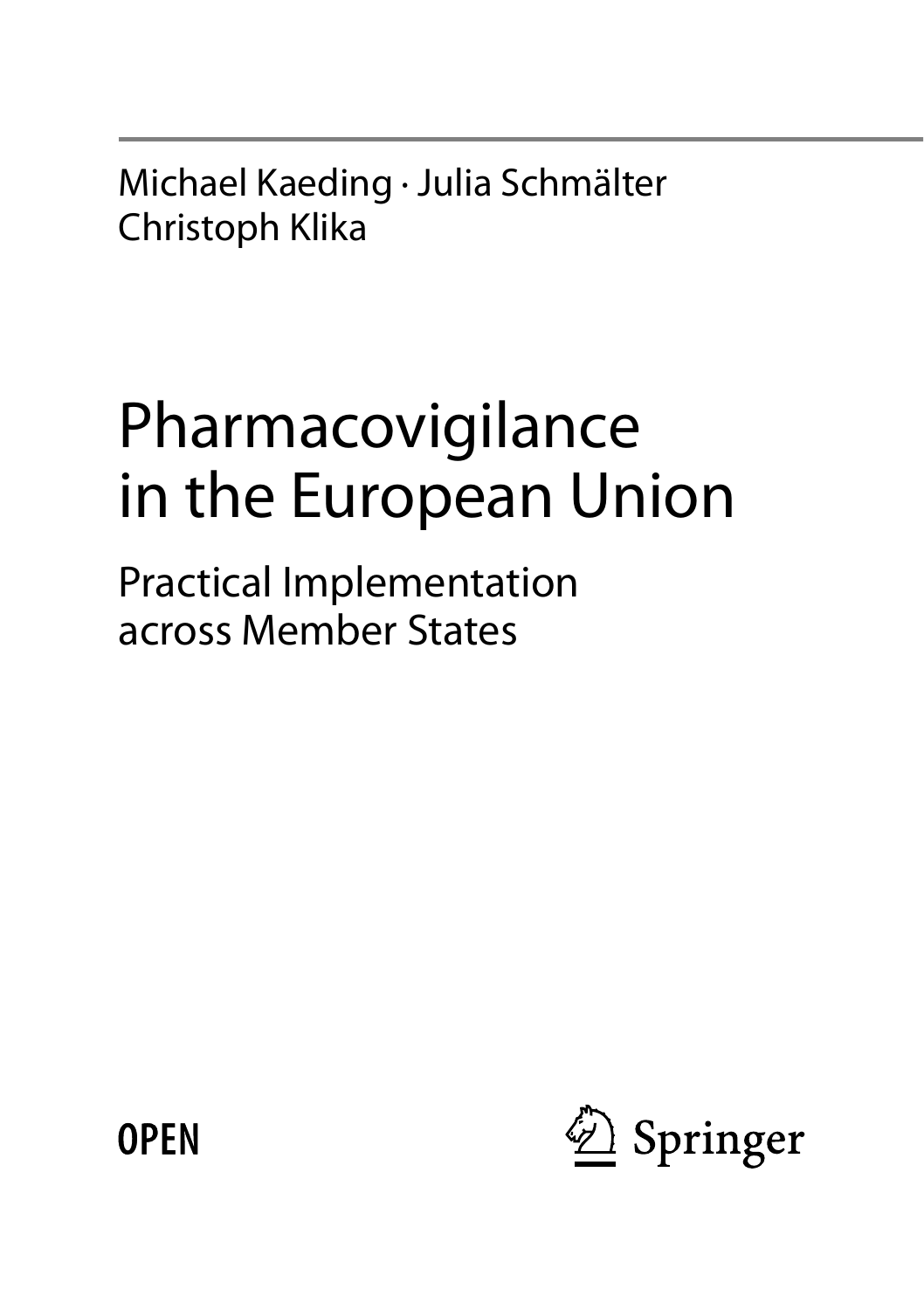Prof. Dr. Michael Kaeding Julia Schmälter Christoph Klika

Universität Duisburg-Essen Duisburg, Deutschland



#### ISBN 978-3-658-17275-6 ISBN 978-3-658-17276-3 (eBook) DOI 10.1007/978-3-658-17276-3

Library of Congress Control Number: 2017932440

© The Editor(s) (if applicable) and The Author(s) 2017. This book is published open access.

**Open Access** This book is licensed under the terms of the Creative Commons Attribution 4.0 International License (http://creativecommons.org/licenses/by/4.0/), which permits use, sharing, adaptation, distribution and reproduction in any medium or format, as long as you give appropriate credit to the original author(s) and the source, provide a link to the Creative Commons license and indicate if changes were made.

The images or other third party material in this book are included in the book's Creative Commons license, unless indicated otherwise in a credit line to the material. If material is not included in the book's Creative Commons license and your intended use is not permitted by statutory regulation or exceeds the permitted use, you will need to obtain permission directly from the copyright holder.

The use of general descriptive names, registered names, trademarks, service marks, etc. in this publication does not imply, even in the absence of a specific statement, that such names are exempt from the relevant protective laws and regulations and therefore free for general use.

The publisher, the authors and the editors are safe to assume that the advice and information in this book are believed to be true and accurate at the date of publication. Neither the publisher nor the authors or the editors give a warranty, express or implied, with respect to the material contained herein or for any errors or omissions that may have been made. The publisher remains neutral with regard to jurisdictional claims in published maps and institutional affiliations.

Lektorat: Jan Treibel

Printed on acid-free paper

This Springer imprint is published by Springer Nature The registered company is Springer Fachmedien Wiesbaden GmbH The registered company address is: Abraham-Lincoln-Str. 46, 65189 Wiesbaden, Germany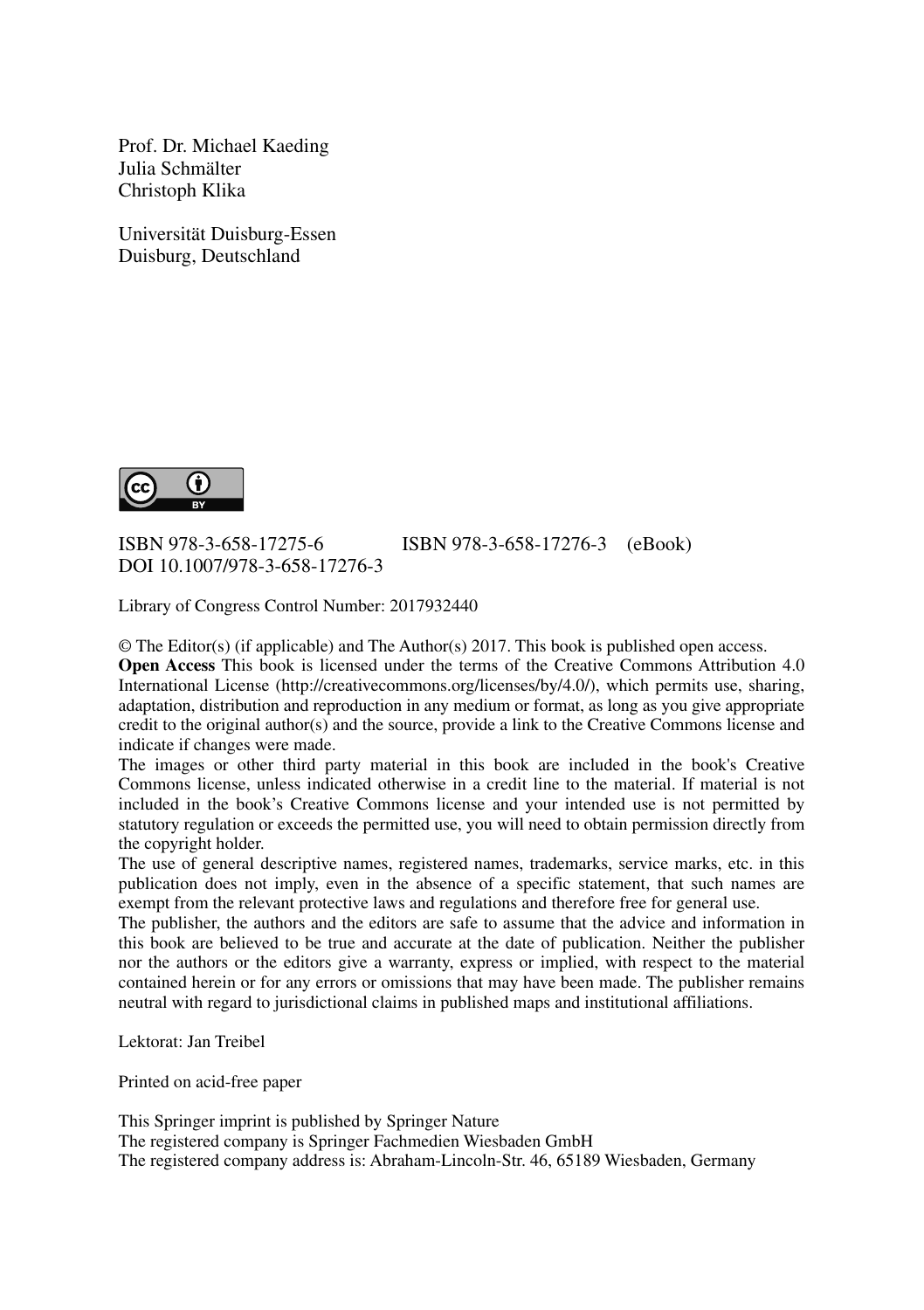### **Contents**

| $\mathbf{1}$   |     |                                                     |  |
|----------------|-----|-----------------------------------------------------|--|
|                | 1.1 |                                                     |  |
|                | 1.2 |                                                     |  |
|                | 1.3 |                                                     |  |
|                | 1.4 |                                                     |  |
|                | 1.5 |                                                     |  |
|                |     |                                                     |  |
| $\overline{2}$ |     |                                                     |  |
|                | 2.1 | Fundamentals of Pharmacovigilance  11               |  |
|                | 2.2 | Importance of Pharmacovigilance for Biologicals  13 |  |
|                |     |                                                     |  |
| 3              |     |                                                     |  |
|                | 3.1 | EU Institutions and Pharmacovigilance Actors  21    |  |
|                | 3.2 |                                                     |  |
|                | 3.3 | The Pharmacovigilance Reform: Directive 2010/84/EU  |  |
|                |     |                                                     |  |
|                |     |                                                     |  |
|                |     |                                                     |  |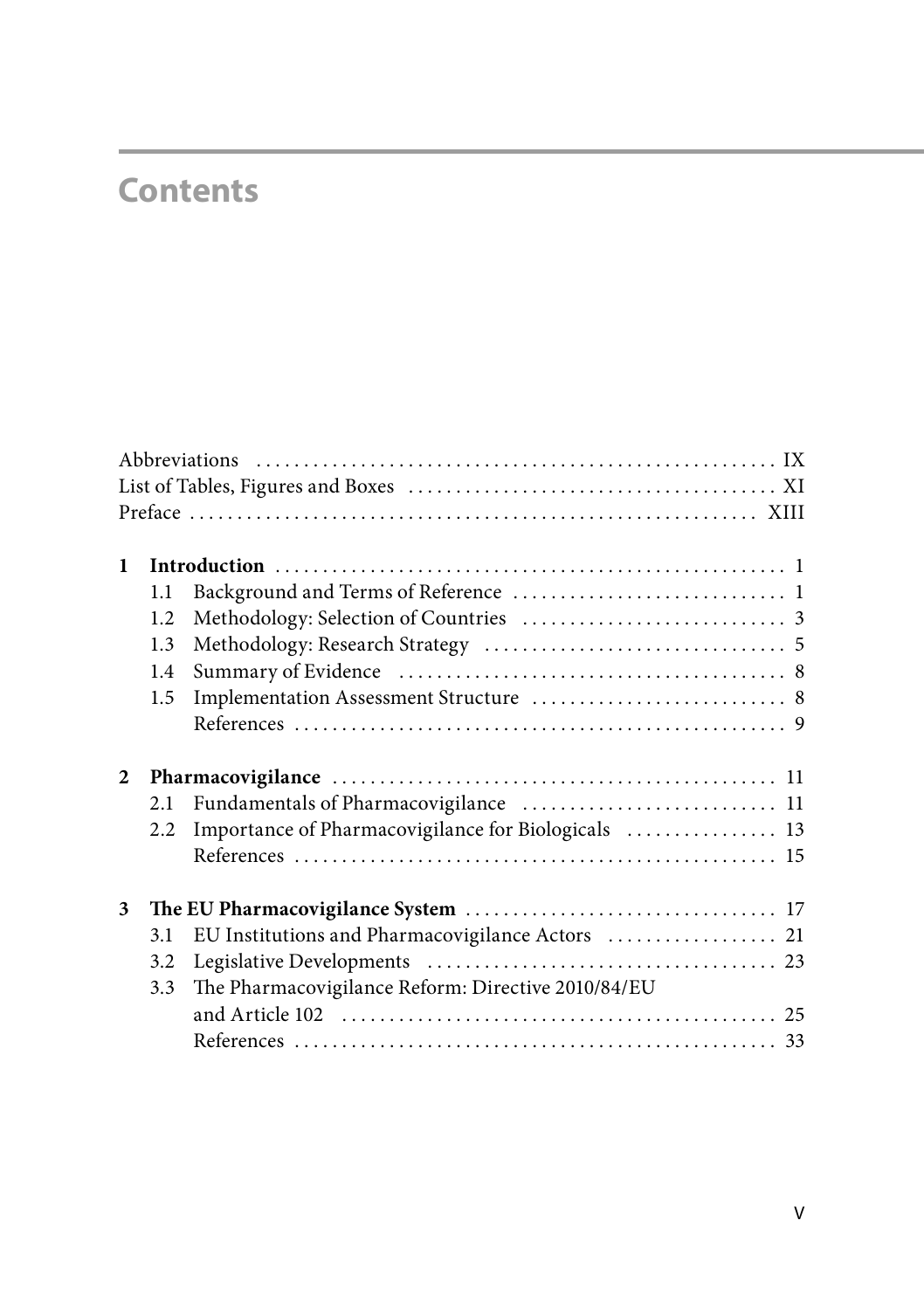| $\overline{\mathbf{4}}$ |     | Timely and Correct Transposition of Pharmacovigilance  |
|-------------------------|-----|--------------------------------------------------------|
|                         |     |                                                        |
|                         | 4.1 | Timely Transposition of Directive 2010/84/EU across    |
|                         |     |                                                        |
|                         | 4.2 | Correct Transposition of Directive 2010/84/EU across   |
|                         |     |                                                        |
|                         |     | 4.2.1 Correct Transposition - Processes and Actors  37 |
|                         |     | 4.2.2 Correct Transposition - Quality and Content  40  |
|                         |     |                                                        |
|                         |     |                                                        |
| 5                       |     | Practical Implementation in Six Member States  45      |
|                         | 5.1 | ADR Reporting in the United Kingdom  45                |
|                         |     |                                                        |
|                         |     |                                                        |
|                         |     |                                                        |
|                         | 5.2 |                                                        |
|                         |     | 5.2.1                                                  |
|                         |     | 5.2.2                                                  |
|                         |     |                                                        |
|                         | 5.3 |                                                        |
|                         |     | 5.3.1                                                  |
|                         |     |                                                        |
|                         |     |                                                        |
|                         | 5.4 |                                                        |
|                         |     | 5.4.1                                                  |
|                         |     | 5.4.2                                                  |
|                         |     | 5.4.3                                                  |
|                         | 5.5 |                                                        |
|                         |     | 5.5.1                                                  |
|                         |     | 5.5.2                                                  |
|                         |     | 5.5.3                                                  |
|                         | 5.6 |                                                        |
|                         |     | 5.6.1                                                  |
|                         |     |                                                        |
|                         |     |                                                        |
|                         |     |                                                        |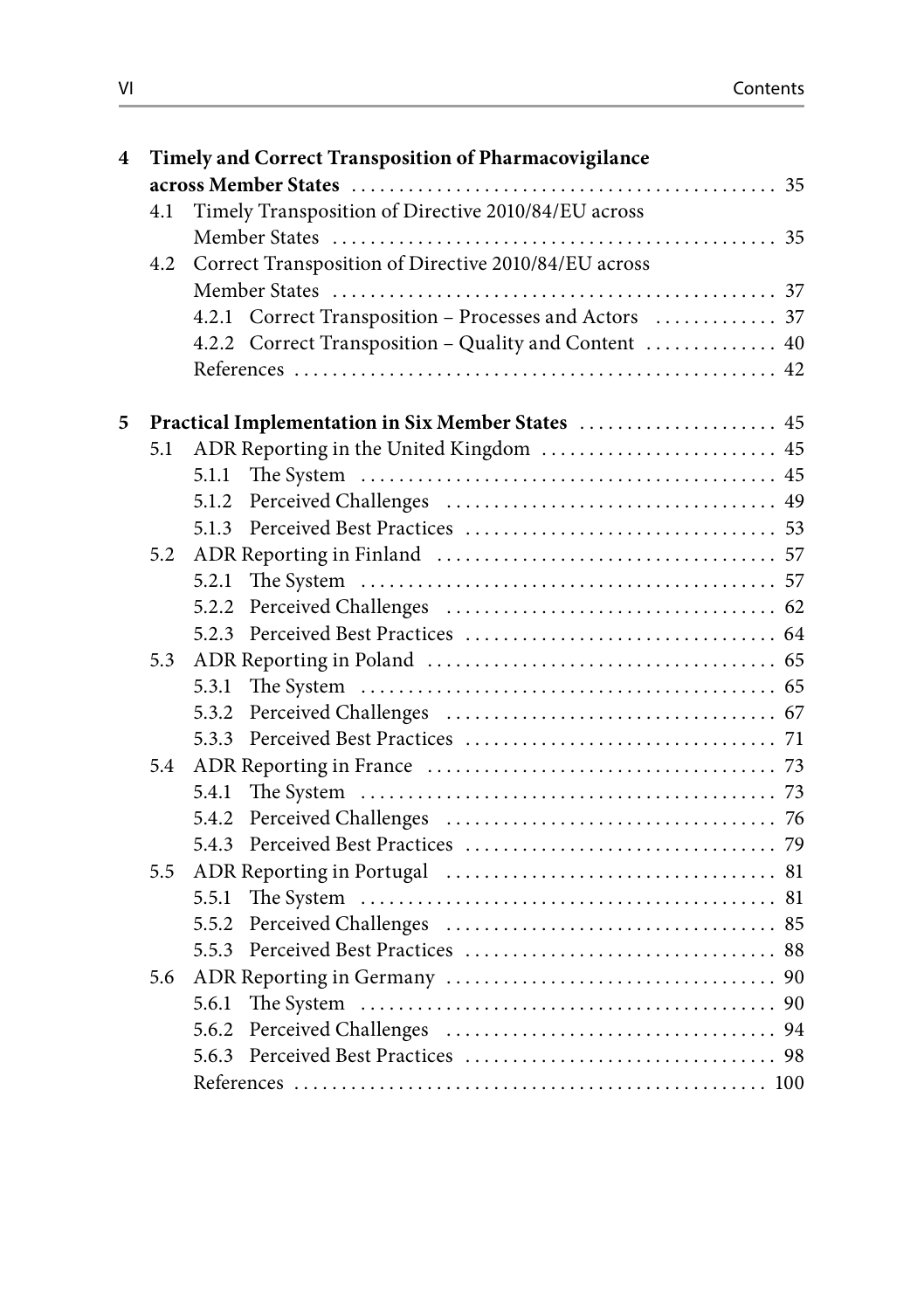| 6.1                                                                                                            |                                                          |                                                                                                                    |
|----------------------------------------------------------------------------------------------------------------|----------------------------------------------------------|--------------------------------------------------------------------------------------------------------------------|
| 6.2                                                                                                            |                                                          |                                                                                                                    |
|                                                                                                                |                                                          |                                                                                                                    |
|                                                                                                                |                                                          |                                                                                                                    |
|                                                                                                                | 6.3.2 Complexity of ADR Reporting  110                   |                                                                                                                    |
|                                                                                                                |                                                          |                                                                                                                    |
|                                                                                                                | 6.3.4 Interconnectivity Problems  112                    |                                                                                                                    |
|                                                                                                                |                                                          |                                                                                                                    |
| Conclusions and Recommendations (etc.) (etc.) (etc.) (etc.) (etc.) (etc.) (etc.) (etc.) (etc.) (etc.) (etc.) ( |                                                          |                                                                                                                    |
| 7.1                                                                                                            | Specific Recommendations in Relation to Article 102  116 |                                                                                                                    |
| General Recommendations: National Healthcare Systems and<br>7.2.                                               |                                                          |                                                                                                                    |
|                                                                                                                | Policy Options for Pharmacovigilance  120                |                                                                                                                    |
|                                                                                                                |                                                          |                                                                                                                    |
|                                                                                                                |                                                          | Challenges and Best Practices in Perspective  103<br>6.3 Comparison of Factors Contributing to Underreporting  109 |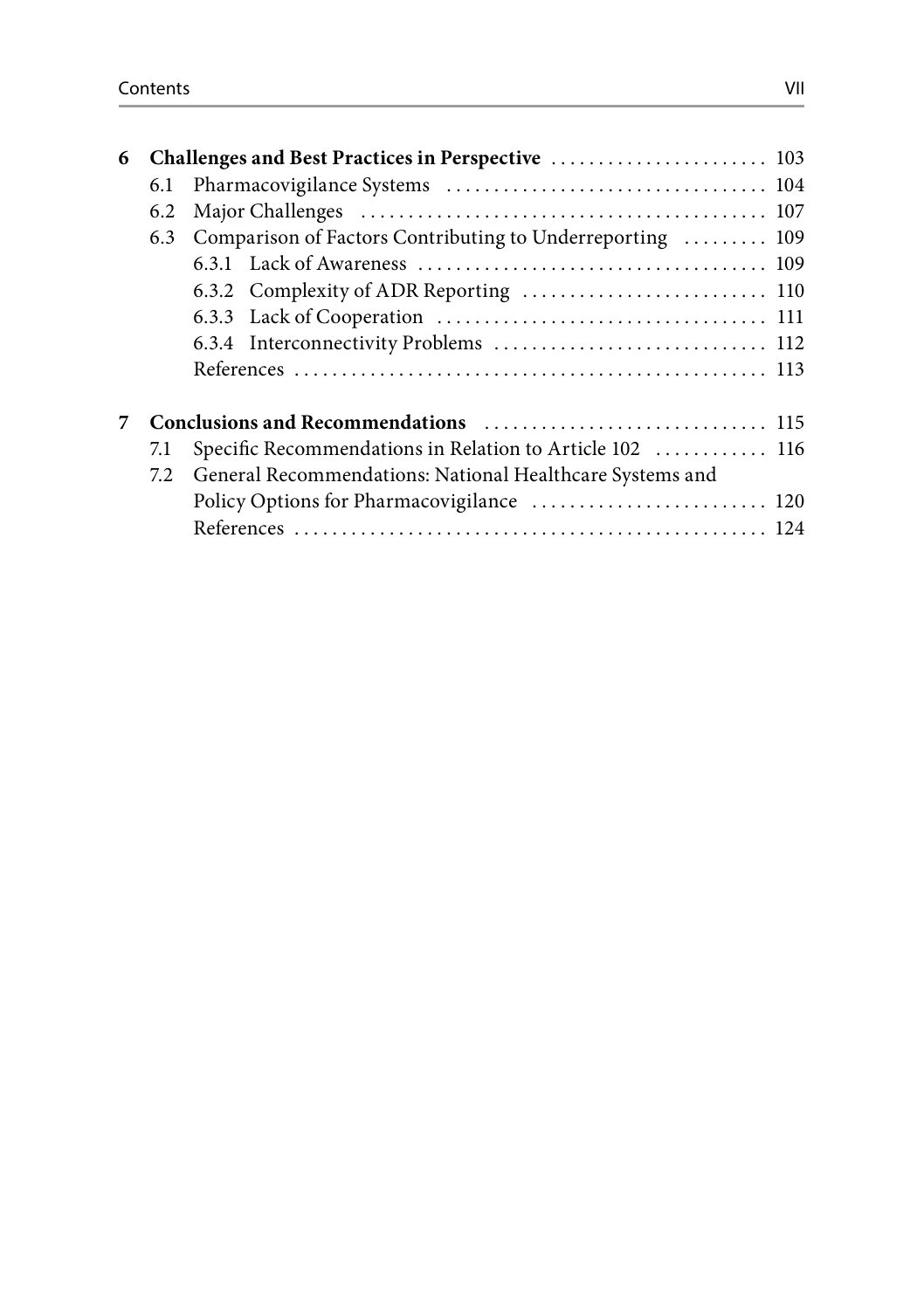## **Abbreviations**

| AAAS            | Ärzteausschuss Arzneimittelsicherheit (Germany)                       |
|-----------------|-----------------------------------------------------------------------|
| <b>ADR</b>      | <b>Adverse Drug Reaction</b>                                          |
| <b>AFSSAPS</b>  | Agence Française de Sécurité Sanitaire des Produits de Santé (France) |
| <b>AGRIFISH</b> | Agriculture and Fisheries (Council))                                  |
| AkdÄ            | Arzneimittelkommission der Deutschen Ärzteschaft (Germany)            |
| AMK             | Arzneimittelkommission der Deutschen Apotheker (Germany)              |
| <b>ANSM</b>     | Agence Nationale de Securité du Medicament et des Produits de         |
|                 | Santé (France)                                                        |
| <b>BfArM</b>    | Bundesinstitut für Arzneimittel und Medizinprodukte (Germany)         |
| <b>CHMP</b>     | Committee for Medicinal Products for Human Use                        |
| <b>CMPh</b>     | Co-ordination Group for Mutual Recognition and Decentralised          |
|                 | procedures - Human                                                    |
| <b>CRPV</b>     | Centre Régionaux de Pharmacovigilance (France)                        |
| DG              | Directorate General (European Commission)                             |
| <b>EBGM</b>     | Empirical Bayes Geometric Mean (Method)                               |
| EMA             | European Medicines Agency                                             |
| <b>ENVI</b>     | Environment, Public Health and Food Safety (European Parliament)      |
| EP              | European Parliament                                                   |
| <b>EPSCO</b>    | Employment, Social Policy, Health and Consumer Affairs (Council)      |
| EU              | European Union                                                        |
| <b>FPD</b>      | French Pharmacovigilance Database                                     |
| Fimea           | Lääkealan Turvallisuus- Ja Kehittämiskeskus (Finland)                 |
| GDP             | <b>Good Distribution Practice</b>                                     |
| <b>GIS</b>      | Główny Inspektorat Sanitarny (Poland)                                 |
| <b>GMP</b>      | Good Manufacturing Practice                                           |
| <b>GROWTH</b>   | Directorate General Internal Market, Industry, Entrepreneurship       |
|                 | and SMEs (European Commission)                                        |
| <b>GVP</b>      | Good Pharmacovigilance Practice                                       |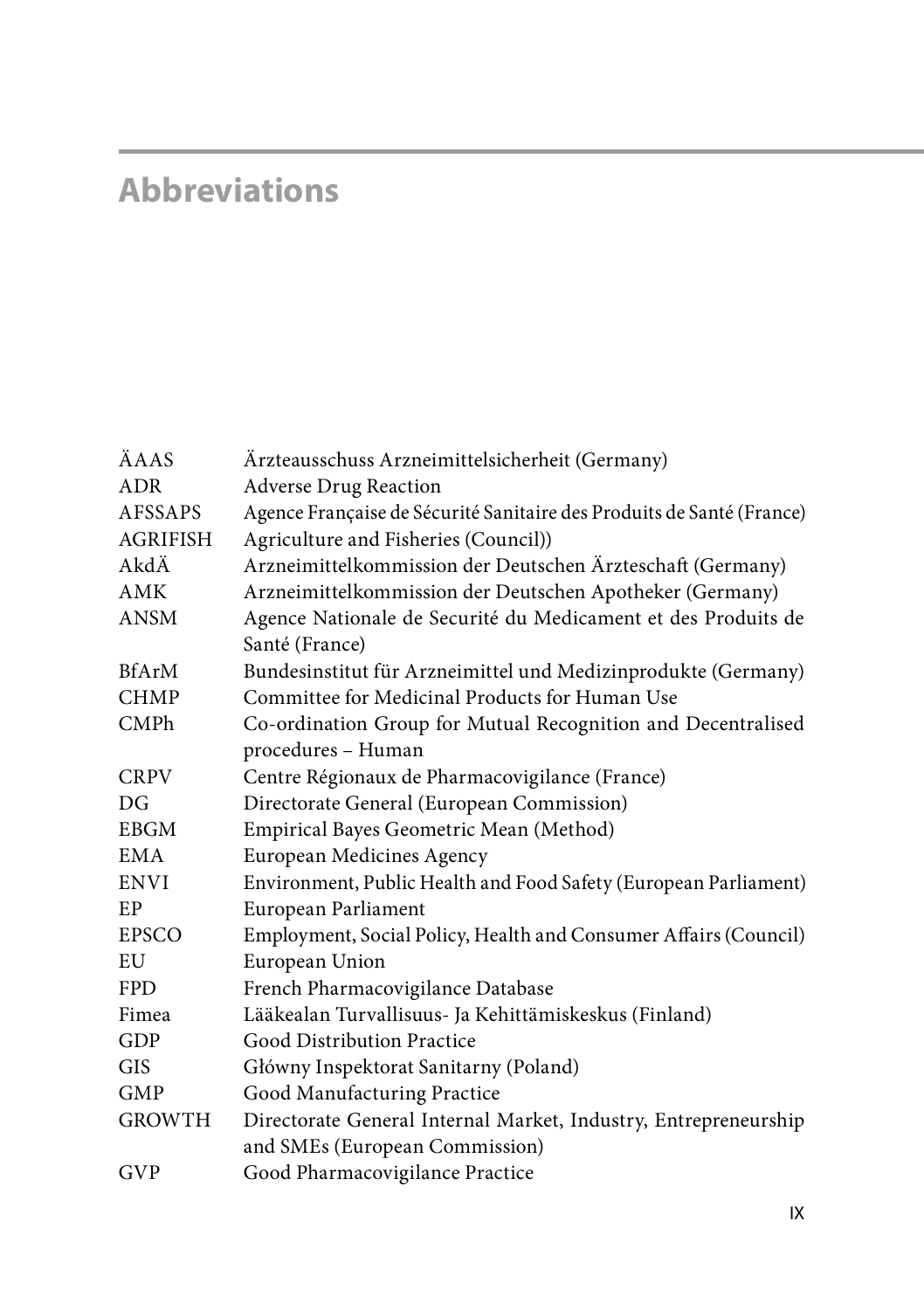| <b>HCP</b>      | Healthcare Professional                                           |
|-----------------|-------------------------------------------------------------------|
| <b>ICSR</b>     | Individual Case Safety Report                                     |
| <b>IMCO</b>     | Internal market and Consumer Protection (European Parlaiment)     |
| <b>INFARMED</b> | Autoridade Nacional do Medicamento e Produtos de Saúde (Portugal) |
| <b>IT</b>       | <b>Information Technology</b>                                     |
| <b>ITRE</b>     | Industry, research and Energy (European Parliament)               |
| MAH             | Marketing Authorisation Holder                                    |
| <b>MDSO</b>     | Medical Device Safety Officer                                     |
| <b>MHRA</b>     | Medicines and Healthcare Products Regulatory Agency (United       |
|                 | Kingdom)                                                          |
| <b>MSO</b>      | Medical Safety Officer                                            |
| <b>NCA</b>      | National Competent Authority                                      |
| <b>NHS</b>      | National Health Service (United Kingdom)                          |
| <b>NIM</b>      | National Implementing Measure                                     |
| <b>PASS</b>     | Post-Authorisation Safety Study                                   |
| PEI             | Paul-Ehrlich-Institut (Germany)                                   |
| <b>PHAGRO</b>   | Bundesverband des Pharmazeutischen Großhandels (Germany)          |
| <b>PRAC</b>     | Pharmacovigilance Risk Assessment Committee                       |
| SANTE           | Directorate General Health and Food Safety (European Commission)  |
| <b>SCOPE</b>    | Strengthening Collaboration for Operating Pharmacovigilance in    |
|                 | Europe                                                            |
| <b>THL</b>      | Terveyden-Ja Hyvinvoinnin Laitos (National Institute for Health   |
|                 | and Welfare, Finland)                                             |
| <b>URF</b>      | Unidade Regional de Farmacovigiláncia (Portugal)                  |
| URPL            | Urząd Rejestracji Produktów Leczniczych, Wyrobów Medycznych       |
|                 | i Produktów Biobójczych (Poland)                                  |
| <b>WHO</b>      | World Health Organisation                                         |
| <b>WIS</b>      | Wojewodzki Inspektorat Sanitarny (Poland)                         |
| YCC             | Yellow Card Centre (United Kingdom)                               |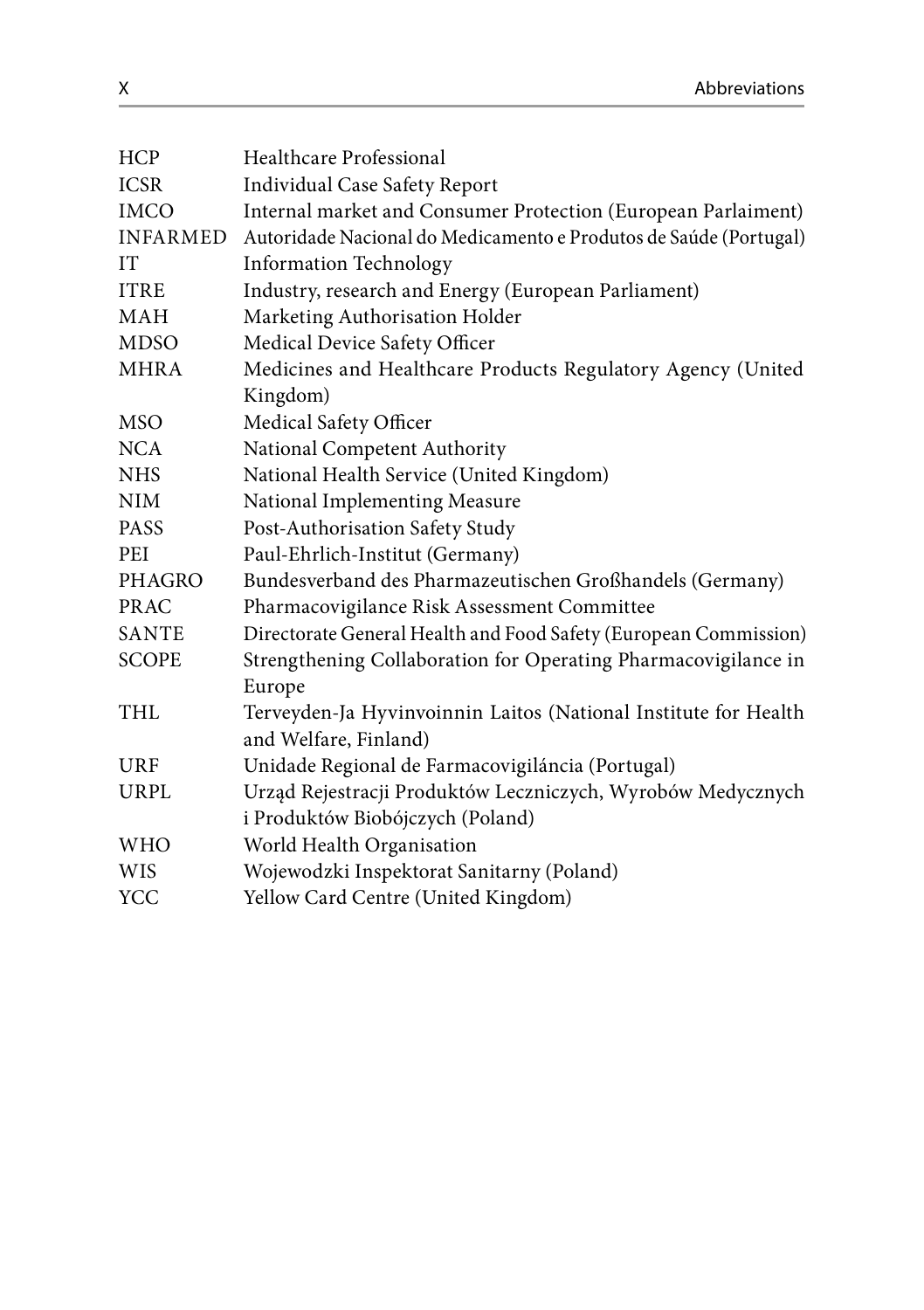# **List of Tables, Figures and Boxes**

#### **3 The EU Pharmacovigilance System**

| Fig. 3.1 The pharmacovigilance network on the European level $\ldots$ 18 |  |
|--------------------------------------------------------------------------|--|
| Tab. 3.1 Development of Article 102 of Directive 2010/84/EU  29          |  |

#### **4 Timely and Correct Transposition of Pharmacovigilance across Member States**

| Fig. 4.1 Timely transposition of Directive 2010/84/EU across  |
|---------------------------------------------------------------|
| EU Member States (provided by the European Commission) 36     |
| Tab. 4.1 Correct transposition of Directive 2010/84/EU across |
|                                                               |
| Tab. 4.2 Correct transposition of Directive 2010/84/EU across |
|                                                               |
|                                                               |

#### **5 Practical Implementation in Six Member States**

#### **5.1 United Kingdom**

| Fig. 5.1 ADR reporting in the United Kingdom  46            |  |
|-------------------------------------------------------------|--|
|                                                             |  |
|                                                             |  |
| Box 5.2 Best Practice: Yellow Card Hospital Champion Scheme |  |
|                                                             |  |

#### **5.2 Finland**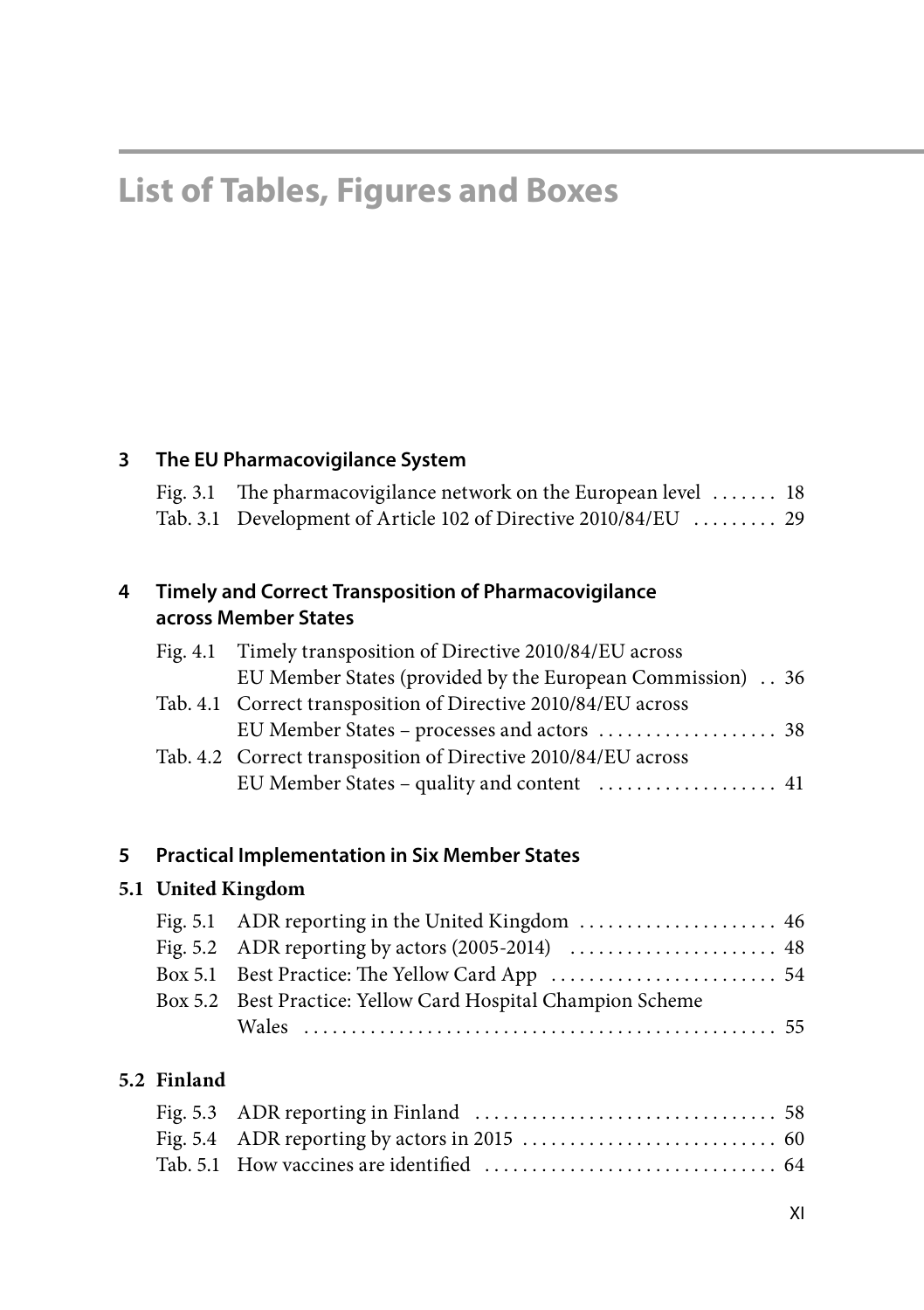#### **5.3 Poland**

|   | Fig. $5.5$<br>Fig. $5.6$ |                                                                                            |
|---|--------------------------|--------------------------------------------------------------------------------------------|
|   |                          |                                                                                            |
|   | 5.4 France               |                                                                                            |
|   |                          | Fig. 5.7 ADR reporting in France $\dots\dots\dots\dots\dots\dots\dots\dots\dots\dots\dots$ |
|   |                          |                                                                                            |
|   |                          | Box 5.5 Best Practice: Master's Degree in Pharmacovigilance and                            |
|   |                          |                                                                                            |
|   | 5.5 Portugal             |                                                                                            |
|   |                          |                                                                                            |
|   |                          |                                                                                            |
|   | 5.6 Germany              |                                                                                            |
|   |                          | Fig. 5.10 ADR reporting in Germany for synthetic medicines  91                             |
|   |                          | Fig. 5.11 ADR reporting in Germany for biological medicines  92                            |
|   |                          |                                                                                            |
|   |                          | Box 5.7 AMK/PHAGRO Schnellinformationssystem  100                                          |
| 6 |                          | <b>Challenges and Best Practices in Perspective</b>                                        |

Tab. 6.1 Comparison of the national pharmacovigilance systems  $\,\ldots\,$  . 106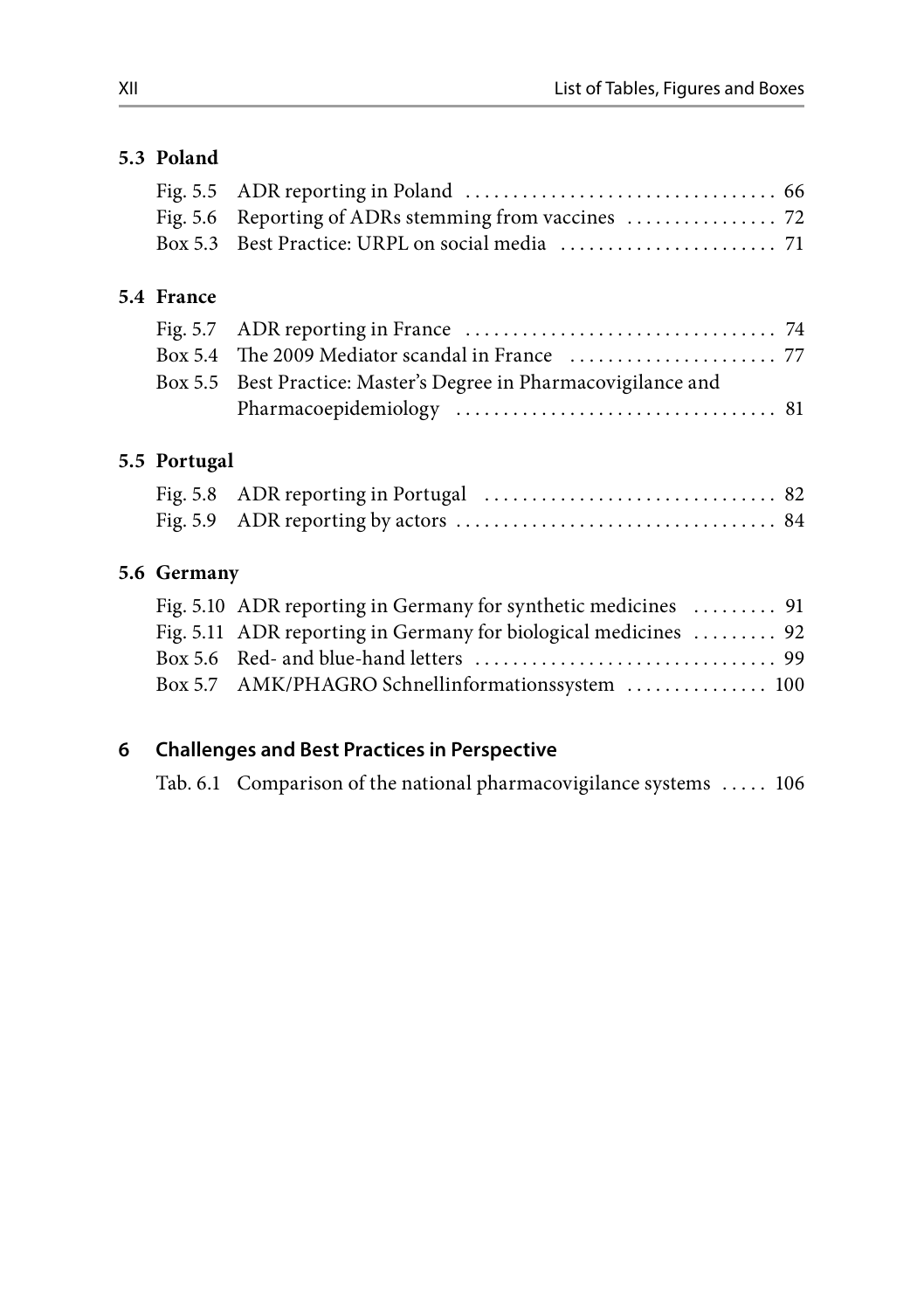### **Preface**

This implementation assessment, "Pharmacovigilance in the EU: Practical Implementation across Member States" is the result of intensive teamwork. The assessment was commissioned by AbbVie, directed by Dr Michael Kaeding and managed by Julia Schmälter. In addition, the group of collaborators included Christoph Klika, Roxana Dürsch, Annika Körner, Stella Malliara and Charline Ulrich.

"Pharmacovigilance in the EU: Practical Implementation across Member States" comes at a time when Europe faces rising populism and Euroscepticism, and a time when Europe needs to find effective responses to pressing European and global issues – in short, to develop a new narrative. Europe has to deliver by reaching out to its Member States and must prove more than ever its added value. Non-compliance with EU rules implies legal uncertainty and hampers the European regulatory framework in which citizens live and businesses operate. In addition, non-compliance frustrates further European integration, including the free movement of people, goods, services and capital, and potentially jeopardizes market competitiveness, social standards, national growth and employment performance across Europe.

Our implementation assessment studies the practical implementation of pharmacovigilance across Europe. European pharmacovigilance has been geared towards the detection of adverse reactions to medicinal products to ensure public health through product safety and to provide medicinal products with a high level of efficacy.

The research for this assessment would have been impossible without fruitful discussions and collaborations with colleagues and implementation scholars during the 10 months of investigation. Some of our thoughts that eventually turned into chapters were presented at conferences: the IRUN compliance workshop, "Non-compliance with EU Regulatory Norms, Rules and Values" at the University of Duisburg-Essen, the ECSA-C 11th Biennial Conference in Halifax, the ECPR Pan-European Conference on the European Union in Trento, the ECPR General Conference at the Charles University of Prague, and the GAfPA Patient Advocacy and Safety Conference in Brussels.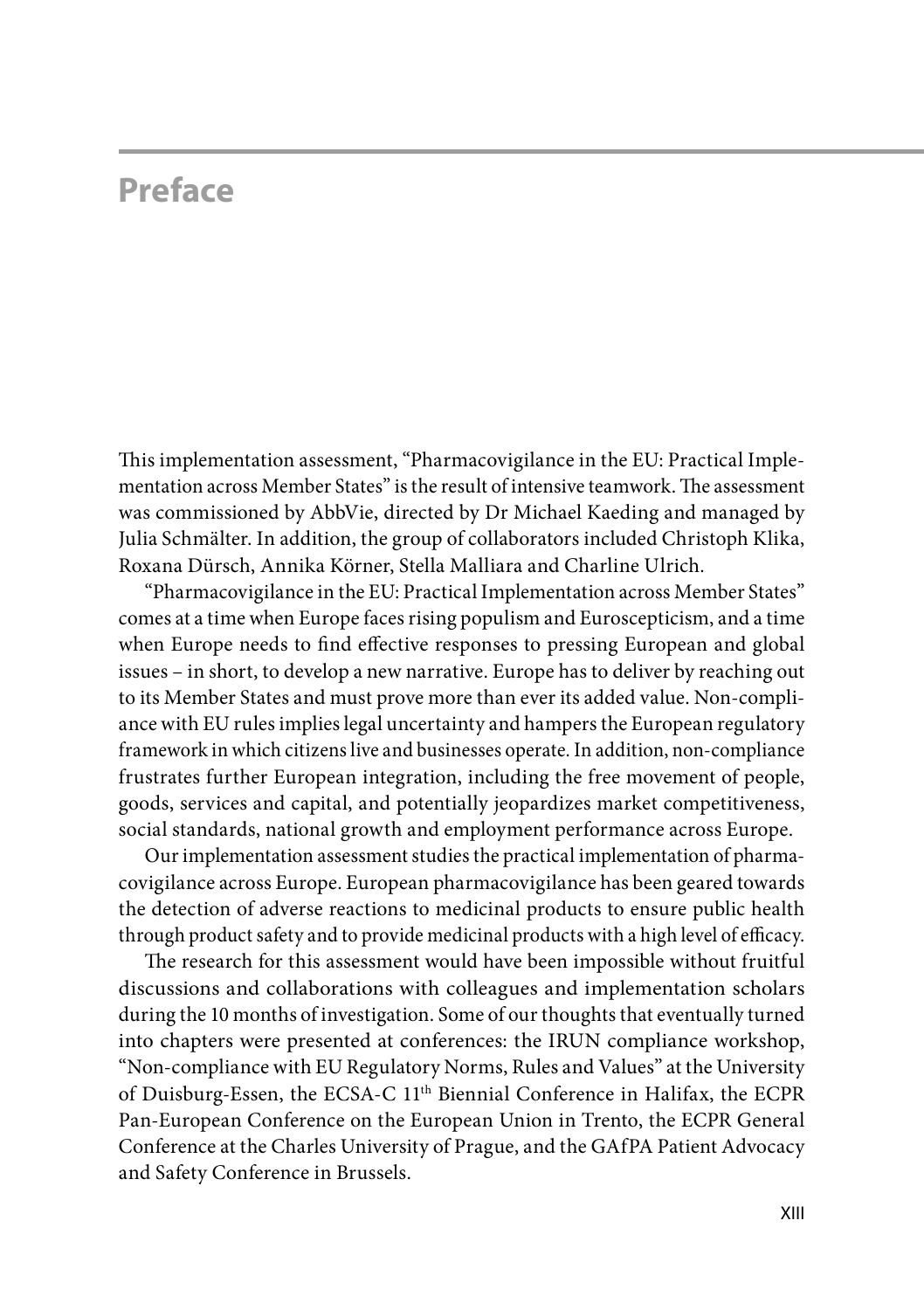Furthermore, this assessment would have been impossible without the support of our interview partners. Many thanks to all those we met in Berlin, Bonn, Brussels, Helsinki, Lisbon, London, Liverpool, Paris, Reims and Warsaw, who contributed by kindly agreeing to give up their valuable time to participate in in-depth interviews conducted by the Duisburg-Essen pharmacovigilance research team. Moreover, the team is grateful to Monika Bähtz and Peter Staniczek for their administrative support and to Elizabeth Meyer zu Heringdorf for her linguistic expertise.

Finally, the views expressed in this implementation assessment are those of its authors, and these views neither reflect those of their institution of employment nor its staff. The authors are solely responsible for any mistakes or inaccuracies.

Dr Michael Kaeding, Julia Schmälter and Christoph Klika Brussels and Duisburg, December 2016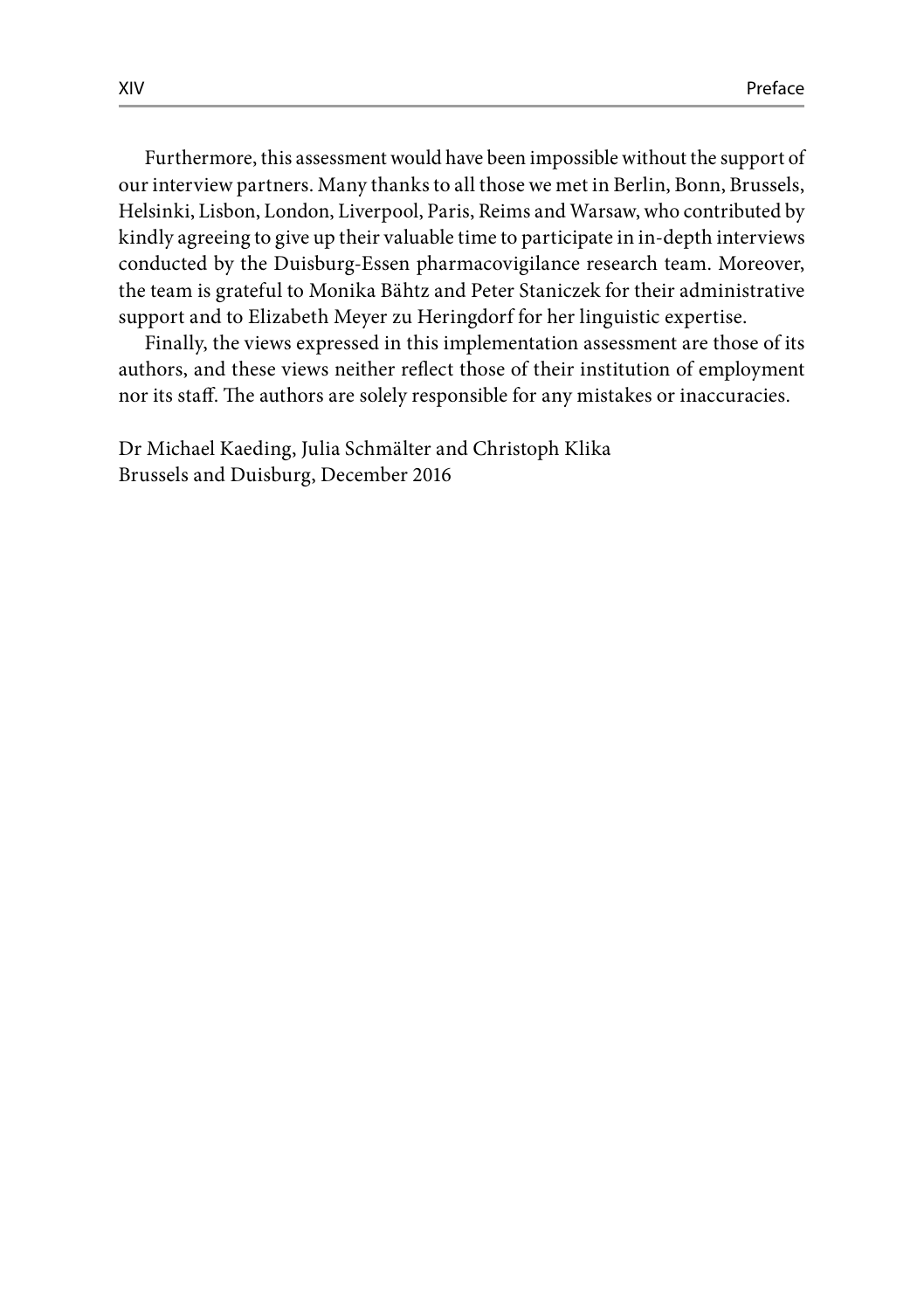### **Introduction**

# **1**

#### **1.1 Background and Terms of Reference**

Healthcare is a major component of the contemporary welfare state, and thus ensuring public health through product safety is a substantive public concern.

It is universally accepted that all medicines might produce adverse drug reactions (ADRs) during the course of their normal therapeutic use (Belton and the European Pharmacovigilance Research Group 1997). In order to ensure post-marketing authorisation safety, all suspected ADRs must be reported in an accurate and timely manner.

Due to the use of living cells, biological medicinal products (so-called biologicals) pose a specific challenge for pharmacovigilance and the accurate reporting of ADRs for mainly four reasons: restrictions in clinical trials, sensitivity to changes in the manufacturing process, reporting of batch numbers and the establishment of valid causality assessments.

For these reasons, the timely and accurate reporting of ADRs is particularly important when it comes to the use of biological products. In order to ensure the correct and timely attribution of adverse events to the correct biological product and batch, the availability of information such as the international non-proprietary name, the brand name, the company's name and the batch number are extremely important.

The former European Union (EU) pharmaceuticals legislation (Directive 2001/83/ EC) underwent an extensive reform process since 2006, which resulted in a new Directive (2010/84/EU) and Regulation (No 1235/2010) in 2010, bringing about significant changes to pharmacovigilance in general and ADR reporting in particular.

The new legislation, in force since July 2012, strengthens the monitoring of medicinal products in general and biologicals in particular to ensure public health through product safety. The new legislation is geared towards the detection of adverse reactions to medicinal products that have been authorised for marketing,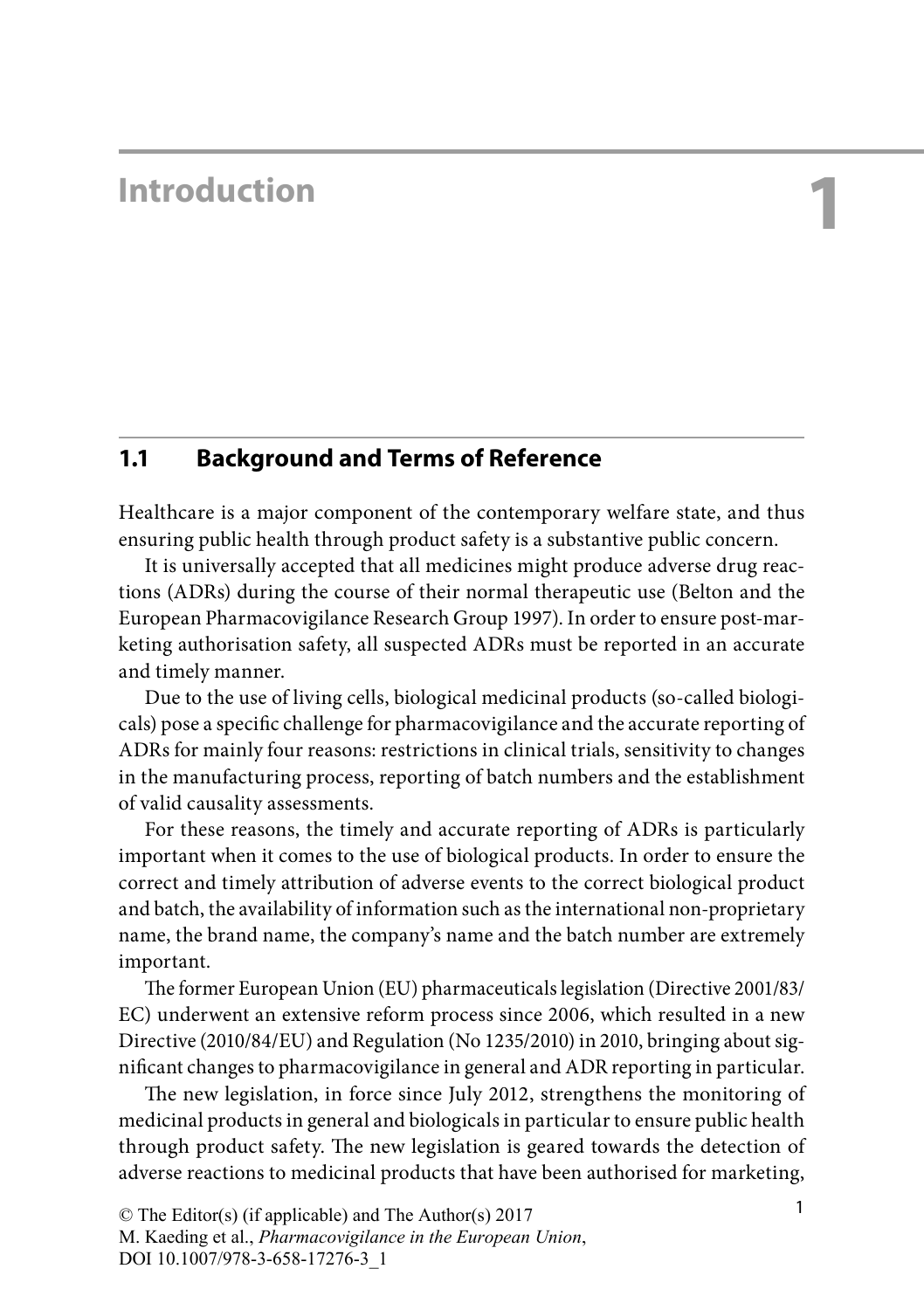and it consists of activities and methods for detecting, assessing, informing on and preventing ADRs.

In August 2016 the European Commission (Commission) published its assessment of the new EU pharmacovigilance legislation. The assessment consists of two documents, namely the Commission Report titled "Pharmacovigilance-related Activities of Member States and the EMA Concerning Medical Products for Human Use (2012-2014)" and the related Commission staff working document. The first document, an eight-page report, mainly explains the role of the relevant actors involved (Member States, EMA and the Commission) and the main activities related to pharmacovigilance. Further, the report provides statistics on the numbers of pharmacovigilance-related reports and activities between 2012 and 2014 (such as ADR reports), showing that the situation in Europe has been steadily improving since the adoption of the new pharmacovigilance legislation. The Commission staff working document is more elaborate (54 pages) and includes additional information on activities related to ADR reporting, such as improvements in strengthening patient involvement or awareness-raising campaigns (European Commission 2016, 10-12).

Both Commission documents, however, only scratch the surface and do not go into further detail about the overall day-to-day functioning of the pharmacovigilance systems in single Member States, the remaining challenges, or factors that might impede or incentivise ADR reporting. Most important, they lack country-specific and detailed information about the ADR reporting of biologicals.

This also holds for the work conducted by the three-year Joint Action, called the "Strengthening Collaboration for Operating Pharmacovigilance in Europe" (SCOPE, 2013-2016). Funded by the Consumers, Health and Food Executive Agen- $\text{cv},^1$  this collaborative joint action was created to support effective implementation of the pharmacovigilance reform. SCOPE aims at delivering practical tools to and guidance for nation regulatory authorities to ensure the consistent development of pharmacovigilance systems across Europe, including training in key aspects of pharmacovigilance and tools and templates that aim to support best practices across Europe. SCOPE was divided into eight separate work packages, one of which focused on improvements in ADR reporting.

Overall, SCOPE offers a useful source of information for horizontal aspects of national pharmacovigilance systems in Europe. It provides a fuller general understanding of, and develops best practices in, reporting mechanisms for ADRs.

However, SCOPE pays little attention to biologicals. Moreover, its survey data does not allow tracing back country-specific information. Therefore, SCOPE does

Executive agencies in the EU are created by the Commission to support the implementation of specific programmes, inter alia, in the area of public health.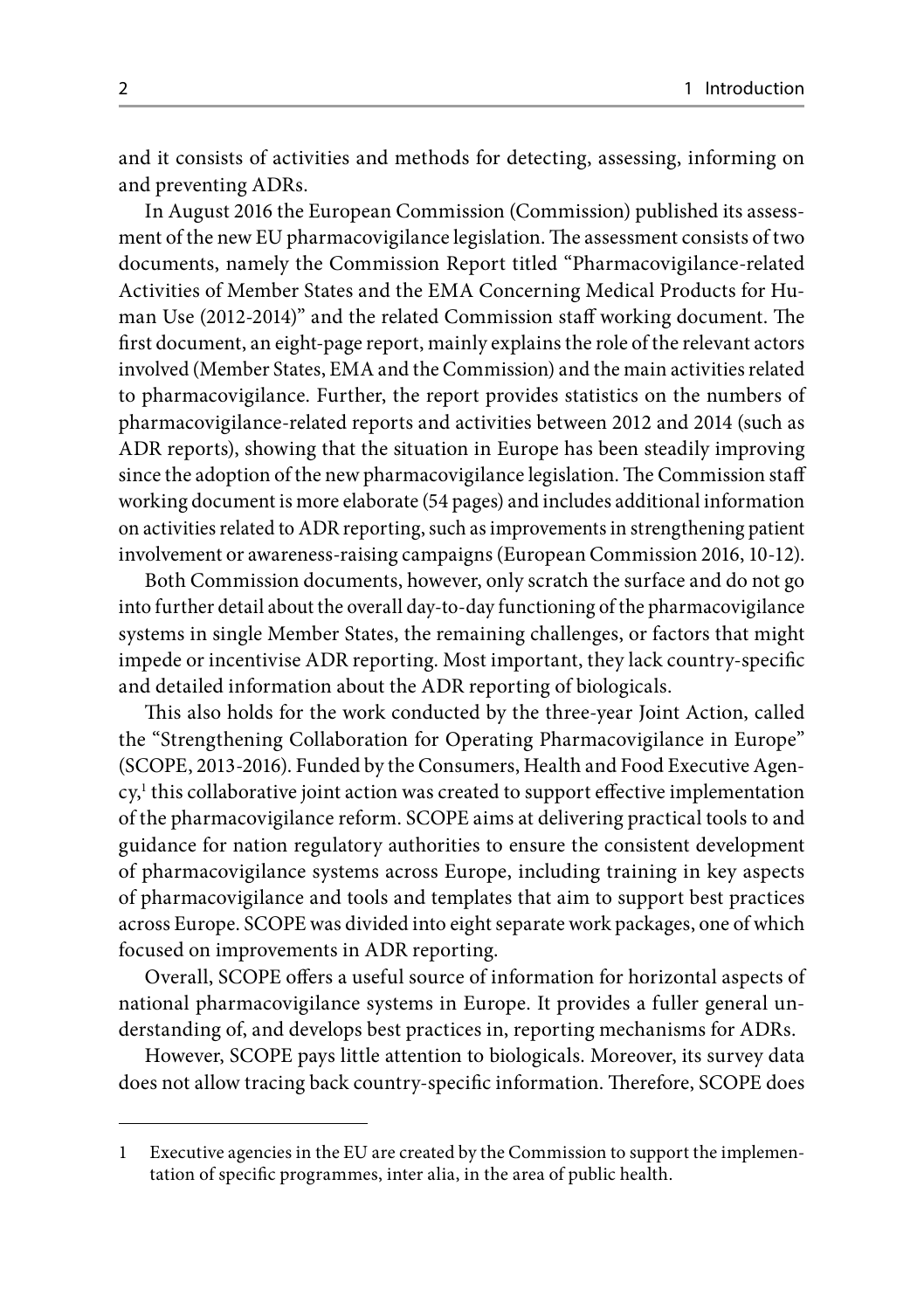not contribute to a Member State-specific understanding of reporting mechanisms for ADRs regarding biologicals.

In summary, our study focuses on the ADR reporting of biologicals and on specific EU Member States representing various types of healthcare systems across Europe. Assessing the timely transposition and accurate implementation of the European pharmacovigilance framework as described in Directive 2010/84/EU, this report aims at identifying major drivers impeding and incentivising appropriate ADR reporting in Europe. Our assessment offers a rich and detailed account of ADR reporting systems across individual Member States, identifying perceived challenges and best practices in order to formulate recommendations on the necessary conditions for robust and effective systems ensuring accurate identification and rapid traceability of biological medicines.

#### **1.2 Methodology: Selection of Countries**

Assessing medical services has become a political issue throughout the industrialised world. The utilisation of health services is influenced by the activities of physicians, hospitals, professional associations, interest groups, legislative chambers and administrators. Furthermore, it is influenced by the competition of rival ideologies. Thus, systems can be centralised or decentralised, or possibly fragmented in a recentralised state.

Therefore, our research strategy for the EU pharmacovigilance implementation project goes beyond single-country studies. Its geographic scope covers six areas, distinguishing between ideal systems – namely, state healthcare systems and societal healthcare systems (as well as various permutations of mixed systems thereof):

- • United Kingdom (ideal-type state healthcare system)
- Finland (state-based mixed type)
- Poland (state-based mixed type)
- • France (state-based mixed type)
- • Portugal (societal-based mixed type)
- • Germany (societal-based mixed type)

Essentially, there are three responsibilities in healthcare: first, the financing of health services through taxation, social insurance contributions or private means; second, the provision of healthcare which can be carried out in state-run facilities by state-based actors, in societal-based facilities, or in private for-profit facilities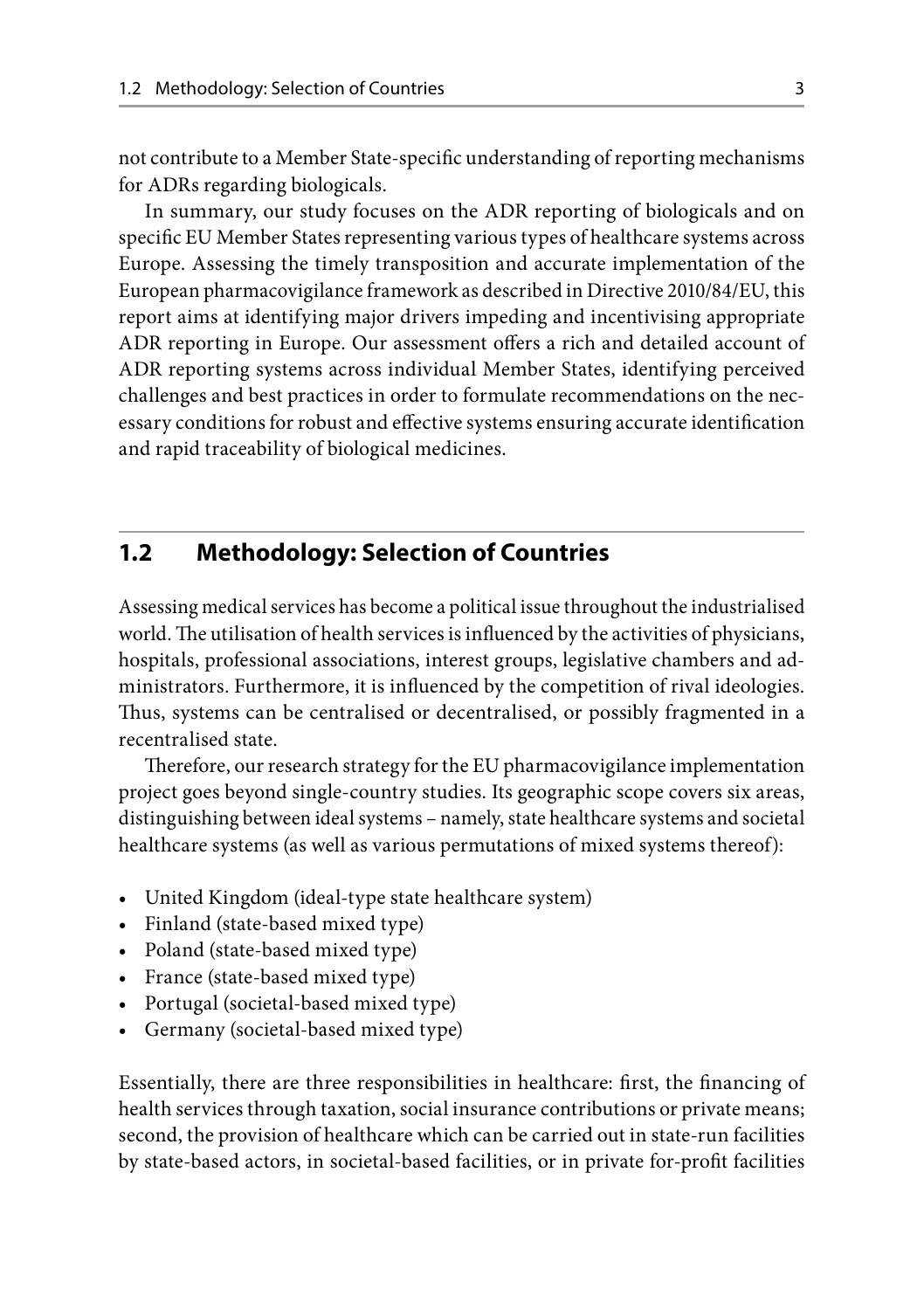by private actors; and third, the regulation by these actors of the various aspects of financing and provision (Moran 1999; Burau and Blank 2004). Taken together, the financing, service provision and regulation of healthcare are three key dimensions along which different groups of actors may take on numerous roles and exhibit varying levels of engagement. However, in "real" medical care systems, the "state", "societal" and "private" elements tend to coexist alongside each other in all three dimensions. Therefore, when analysing changes over time, the mix within categories is taken into consideration.

Based on uniform features across all dimensions of healthcare, we identified three instances of ideal types. These types comprise state healthcare systems, in which financing, service provision and regulation are carried out by state actors and institutions; societal healthcare systems, in which societal actors take on the responsibility of healthcare financing, provision and regulation; and finally private healthcare systems, in which all three dimensions fall under the auspices of market actors.

In total, six empirical cases illustrate different arrangements for governing the medical care sector and their associated political problems. The United Kingdom, Finland, Poland, France, Portugal and Germany have different public traditions concerning the ratio of individual versus collective responsibility for social welfare in general and medical care in particular.

Given their respective histories and patterns of development, Finland and the United Kingdom have well-developed prototypes of organisational and political arrangements. The United Kingdom is highly centralised and its National Health Service (NHS) is directly financed by the central government out of general tax revenues. Significant changes have taken place intra-dimensionally such that there has been an internal shift of levels. The introduction of an internal market in the United Kingdom has not led to a replacement of the state as the main regulator; however, the United Kingdom has created some space for self-regulation through NHS trusts. Finland, although a unitary state, has granted important financial and organisational roles to local authorities, and it has decentralised many health-related functions to regional levels.

Germany can be characterised by predominantly social-insurance-based regulation and financing combined with a high and increasing share of private healthcare provision. In addition, the current growth of state intervention in Germany even enlarges the distance to the societal-based ideal type.

Poland is exemplary for Central and Eastern Europe which has changed from socialist healthcare systems to social health insurance systems (Dubois and McKee 2004) and is currently characterised by comparatively weak social insurance systems actors and a high proportion of healthcare being provided in public hospitals.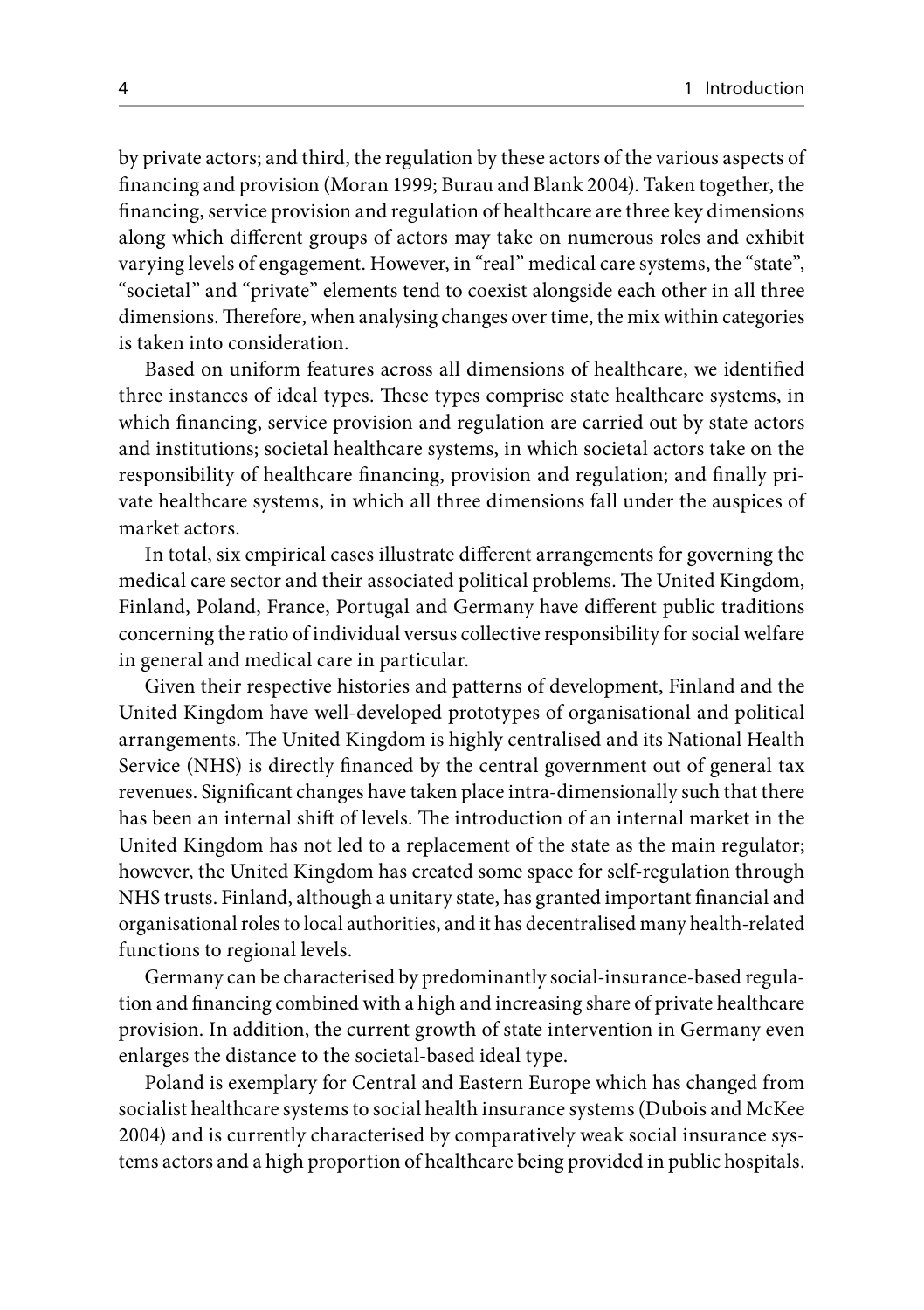Despite the low level of tax funding, Poland can still be classified as the state-based mixed type, and only a strengthening of corporate social insurance actors would lead to a real system change.

Southern European countries changed from a social insurance type to a national-health-service type in the late 1970s and early 1980s (Guillén and Matsaganis 2000). In contrast to France, however, Portugal maintained elements of the former social health insurance scheme and is characterised by weak public authorities (Cabiedes and Guillén 2001). 2 Despite the weakness of state authorities, the changes of the 1970s and 1980s seem to represent a system shift from a societal-based mixed type towards a state-based mixed type (Wendt et al. 2009).

#### **1.3 Methodology: Research Strategy**

The primary assessment program involves a range of research methodologies that are both quantitative and qualitative. Based on a mainly threefold methodological approach, including qualitative, quantitative and benchmarking methods, the findings and recommendations have emerged from a most appropriate, sequential desk and field research process, benchmarking, and interviews across the six selected Member States, national (hospital) pharmacist associations, national regulatory agencies, and those administering systems for post-marketing safety surveillance of biologicals, including spontaneous reporting systems and external stakeholders.

The research strategy for the EU pharmacovigilance implementation project comprises five key stages, as outlined below and detailed in the following paragraphs:

- • Desk-based analysis
- • Document research
- • Key informant interviews
- • In-depth field research
- • Benchmarking

Desk-based analysis. There is a vast literature on pharmacovigilance dealing with incentives of healthcare professionals to report ADRs. This literature was crucial for developing analytical categories for both desk-based and field-based research. However, given that this literature is part of the health sciences, it is concerned

<sup>2</sup> Spain, in contrast, has experienced reforms of the medical care sector which means that it no longer has a societal-type system.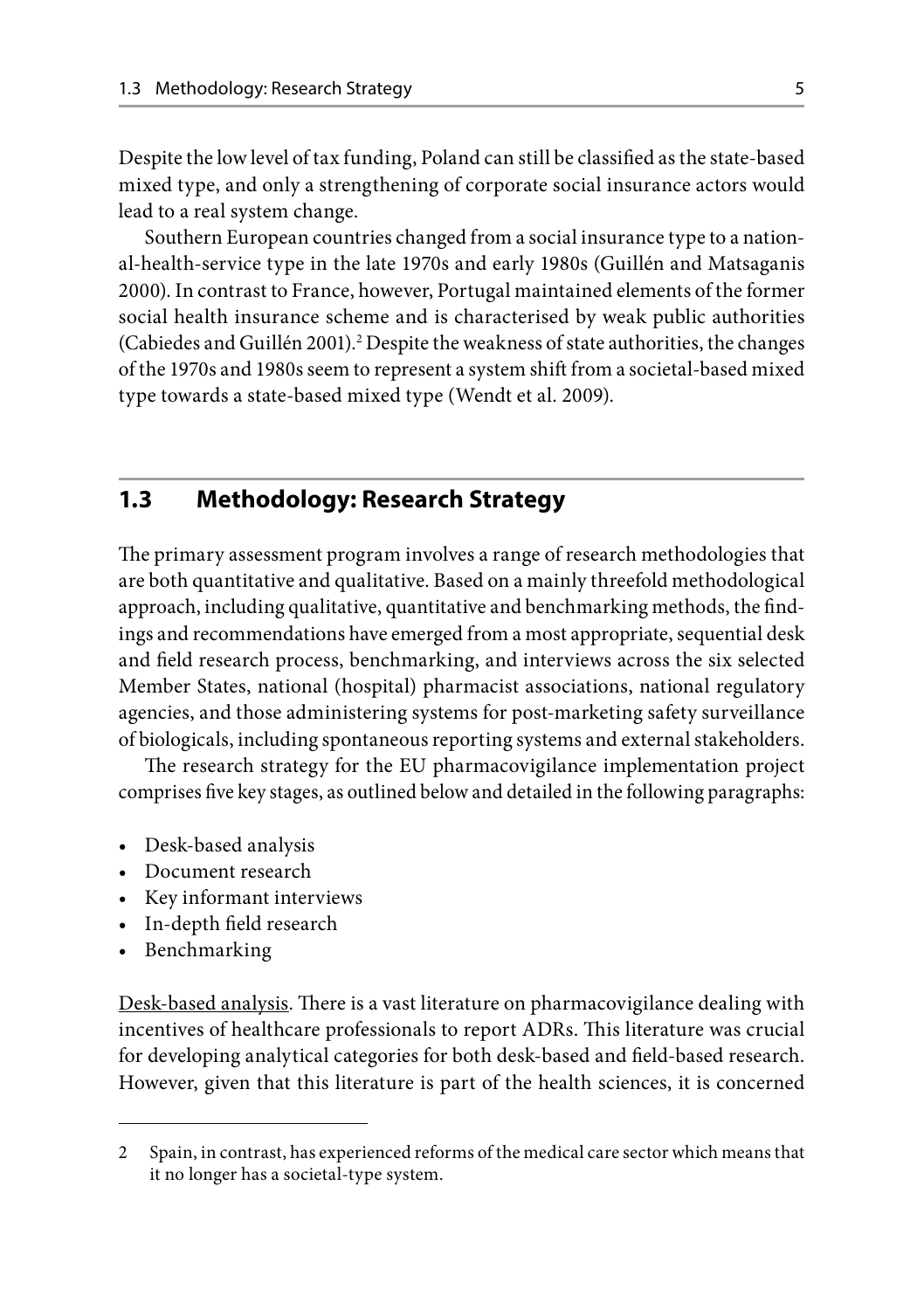primarily with individual factors of ADR reporting, and it necessarily neglects political implications at the systems level. Furthermore, research designs are mostly based on surveys conducted in single case studies, and thus deal with countries in isolation. Extending on this literature, the six empirical case studies, based on varying organisational and political arrangements, allow for a better contextualisation of ADR reporting.

A comparative case study, with cases selected on an ideal-type health system, provides for added benefit to the existing literature.

Document research. Assessing the transposition of the European pharmacovigilance framework involved conducting a documentation review. This first phase helped collect useful information on the timely and correct transposition, management and governance of compliance with Directive 2010/84/EU across all EU-28 Member States. Information on the EU pharmacovigilance Directive was taken from the official legal database of the EU, which covers all Member State legislation and provides publication references regarding Member States' national provisions to enact EU legislation. Because Member States often transpose EU legislation by using more than one national transposing instrument, we recorded all transposing instruments that were indicated to the Commission until March 2016. Because the recorded measures do not indicate whether the national implementation process is complete, a second step was put in place.

Key informant interviews. It is essential that practitioners, industry and regulators participate in the reporting of suspected ADRs in order to ensure accurate traceability back to the manufacturer. Consequently, formal schemes were established in every country to enable healthcare professionals and the public to report ADRs.

This step involved a series of in-depth interviews which were carried out, either face-to-face or by telephone, with different stakeholder groups to map the national pharmacovigilance systems. We developed a list of potential interview partners who would be relevant for the study, and from this list of stakeholders, we conducted 33 key informant interviews with executives, healthcare professionals, the industry and patient organisations between April and September 2016.

On the basis of these interviews, the country chapters mapping the respective national pharmacovigilance systems were finalised and a first set of perceived best practices and challenges was drafted.

In-depth field research. The third step in assessing the European pharmacovigilance framework as described in Directive 2010/84/EU involved in-depth study and visits